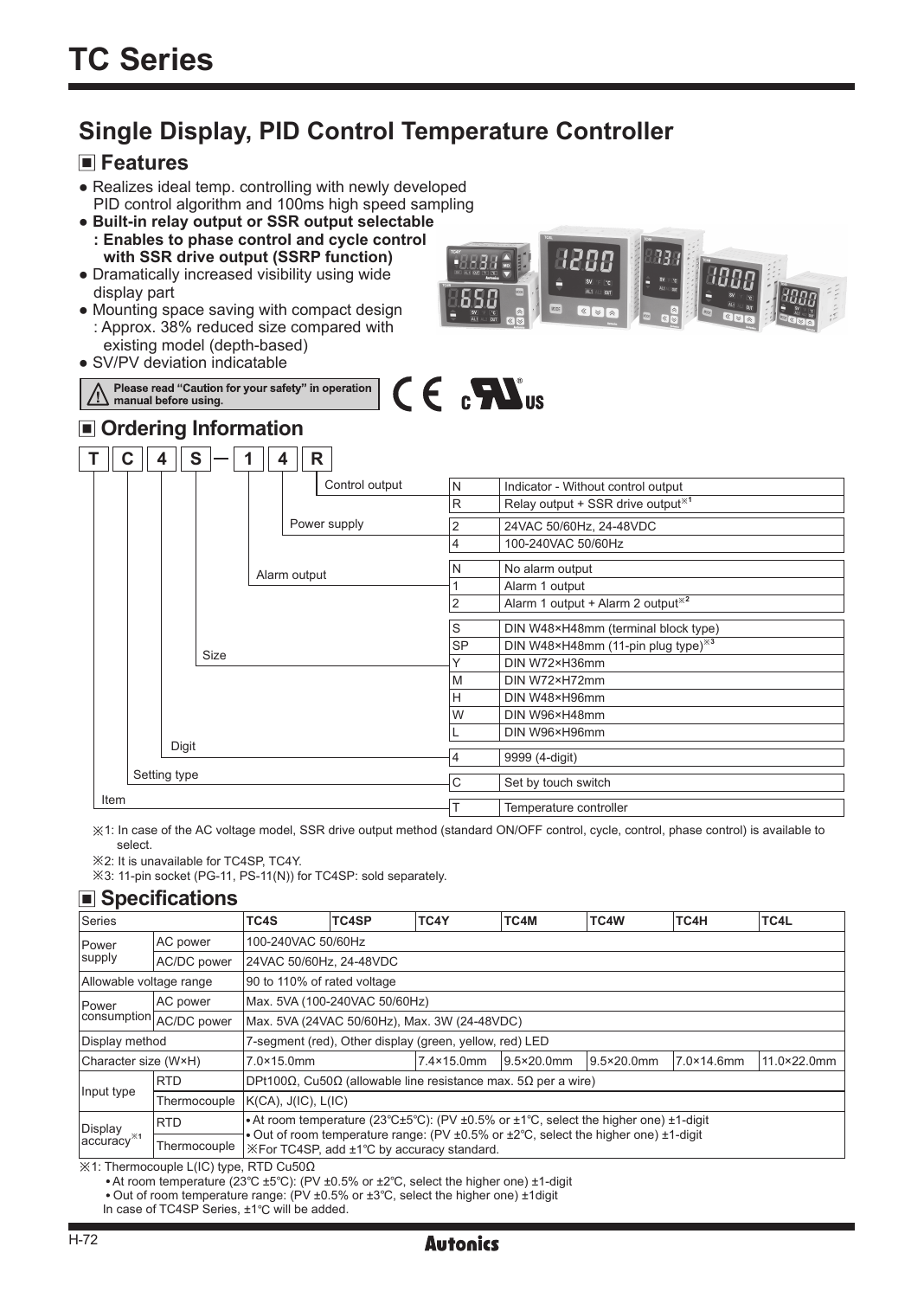**(A)** 

**(L) Panel Meters** 

# **■ Specifications**

| Series                | TC4S                         |                                                                                                                                                                       | TC4SP                                                      | TC4Y | TC4M                                                                    | TC4W | TC4H | TC4L                                                                                                                                                                  | Photoelectric<br>Sensors                                                |  |
|-----------------------|------------------------------|-----------------------------------------------------------------------------------------------------------------------------------------------------------------------|------------------------------------------------------------|------|-------------------------------------------------------------------------|------|------|-----------------------------------------------------------------------------------------------------------------------------------------------------------------------|-------------------------------------------------------------------------|--|
| Control               | Relay                        |                                                                                                                                                                       | 250VAC 3A 1a                                               |      |                                                                         |      |      |                                                                                                                                                                       | (B)                                                                     |  |
| output                | <b>SSR</b>                   | 12VDC ±2V 20mA Max.                                                                                                                                                   |                                                            |      |                                                                         |      |      |                                                                                                                                                                       | Fiber<br>Optic                                                          |  |
| Alarm output          |                              |                                                                                                                                                                       | AL1, AL2 Relay: 250VAC 1A 1a (XTC4SP, TC4Y have AL1 only.) |      |                                                                         |      |      |                                                                                                                                                                       |                                                                         |  |
| Control method        |                              | ON/OFF and P, PI, PD, PID control                                                                                                                                     |                                                            |      |                                                                         |      |      |                                                                                                                                                                       | (C)                                                                     |  |
| <b>Hysteresis</b>     |                              |                                                                                                                                                                       | 1 to 100°C/°F (0.1 to 50.0°C/°F) variable                  |      |                                                                         |      |      |                                                                                                                                                                       |                                                                         |  |
|                       | Proportional band (P)        | 0.1 to 999.9°C/°F                                                                                                                                                     |                                                            |      |                                                                         |      |      |                                                                                                                                                                       |                                                                         |  |
| Integral time (I)     |                              | 0 to 9999 sec                                                                                                                                                         |                                                            |      |                                                                         |      |      |                                                                                                                                                                       | (D)<br>Proximity                                                        |  |
|                       | Derivative time (D)          | 0 to 9999 sec                                                                                                                                                         |                                                            |      |                                                                         |      |      |                                                                                                                                                                       | Sensors                                                                 |  |
| Control period (T)    |                              | 0.5 to 120.0 sec                                                                                                                                                      |                                                            |      |                                                                         |      |      |                                                                                                                                                                       |                                                                         |  |
| Manual reset          |                              | 0.0 to 100.0%                                                                                                                                                         |                                                            |      |                                                                         |      |      |                                                                                                                                                                       | (E)<br>Pressure                                                         |  |
| Sampling period       |                              | 100ms                                                                                                                                                                 |                                                            |      |                                                                         |      |      |                                                                                                                                                                       |                                                                         |  |
| <b>Dielectric</b>     | AC power                     |                                                                                                                                                                       |                                                            |      | (2,000VAC 50/60Hz for 1 min (between input terminal and power terminal) |      |      |                                                                                                                                                                       |                                                                         |  |
| strength              | AC/DC power                  |                                                                                                                                                                       |                                                            |      | 1,000VAC 50/60Hz for 1 min (between input terminal and power terminal)  |      |      |                                                                                                                                                                       | (F)<br>Rotary<br>Encoders                                               |  |
| Vibration             |                              | 0.75mm amplitude at frequency of 5 to 55Hz (for 1 min) in each X, Y, Z direction for 2 hours                                                                          |                                                            |      |                                                                         |      |      |                                                                                                                                                                       |                                                                         |  |
| Relay                 | Mechanical                   | OUT: Over 5,000,000 operations, AL1/2: Over 5,000,000 operations                                                                                                      |                                                            |      |                                                                         |      |      | (G)<br>Connectors/                                                                                                                                                    |                                                                         |  |
| life cycle            | Electrical                   | OUT: Over 200,000 operations (250VAC 3A resistive load)<br>AL1/2: Over 300,000 operations (250VAC 1A resistive load)                                                  |                                                            |      |                                                                         |      |      |                                                                                                                                                                       | <b>Connector Cables/</b><br><b>Sensor Distribution</b><br>Boxes/Sockets |  |
|                       | Insulation resistance        | Over $100MΩ$ (at $500VDC$ megger)                                                                                                                                     |                                                            |      |                                                                         |      |      |                                                                                                                                                                       |                                                                         |  |
| Noise immunity        |                              | Square-wave noise by noise simulator (pulse width 1us) ±2kV R-phase and S-phase                                                                                       |                                                            |      |                                                                         |      |      |                                                                                                                                                                       | (H)<br><b>Temperature</b><br><b>Controllers</b>                         |  |
| Memory retention      |                              | Approx. 10 years (when using non-volatile semiconductor memory type)                                                                                                  |                                                            |      |                                                                         |      |      |                                                                                                                                                                       |                                                                         |  |
|                       | Environ- Ambient temperature |                                                                                                                                                                       | $-10$ to 50°C. Storage: -20 to 60°C                        |      |                                                                         |      |      |                                                                                                                                                                       |                                                                         |  |
| Iment                 | Ambient humiditv             | 35 to 85%RH, Storage: 35 to 85%RH                                                                                                                                     |                                                            |      |                                                                         |      |      |                                                                                                                                                                       | SSRs / Power<br>Controllers                                             |  |
| Insulation type       |                              | Double insulation or reinforced insulation (mark: $\Box$ , Dielectric strength between the measuring input part<br>and the power part: AC power 2kV, AC/DC Power 1kV) |                                                            |      |                                                                         |      |      |                                                                                                                                                                       | (J)<br>Counters                                                         |  |
| Approval              |                              |                                                                                                                                                                       | $CE$ $\mathbf{W}_{us}$                                     |      |                                                                         |      |      |                                                                                                                                                                       |                                                                         |  |
| Weight <sup>**2</sup> |                              | Approx, 141g<br>(approx. 94g)                                                                                                                                         | Approx. 123q                                               |      |                                                                         |      |      | Approx. 174g   Approx. 204g   Approx. 194g   Approx. 194g   Approx. 254g<br>(арргох. 76g)  (арргох. 85g)  (арргох. 133g) (арргох. 122g) (арргох. 122g) (арргох. 155g) | (K)<br>Timers                                                           |  |

※2: The weight includes packaging. The weight in parenthesis is for unit only. ※Environment resistance is rated at no freezing or condensation.

# **Connections**

※TC4 Series has selectable control output; Relay output, and SSR drive output. AC/DC power type does not have SSRP function.

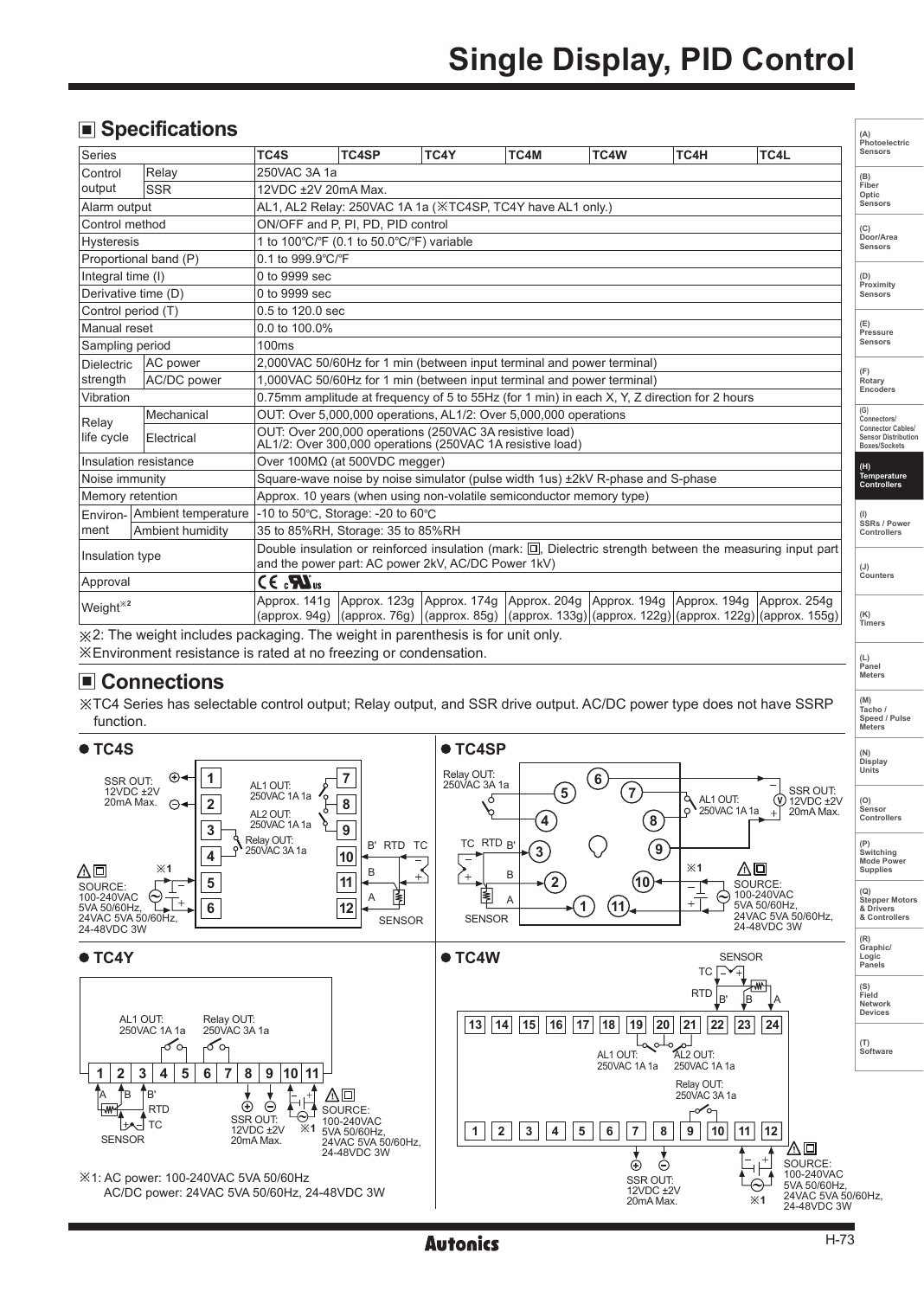# **TC Series**



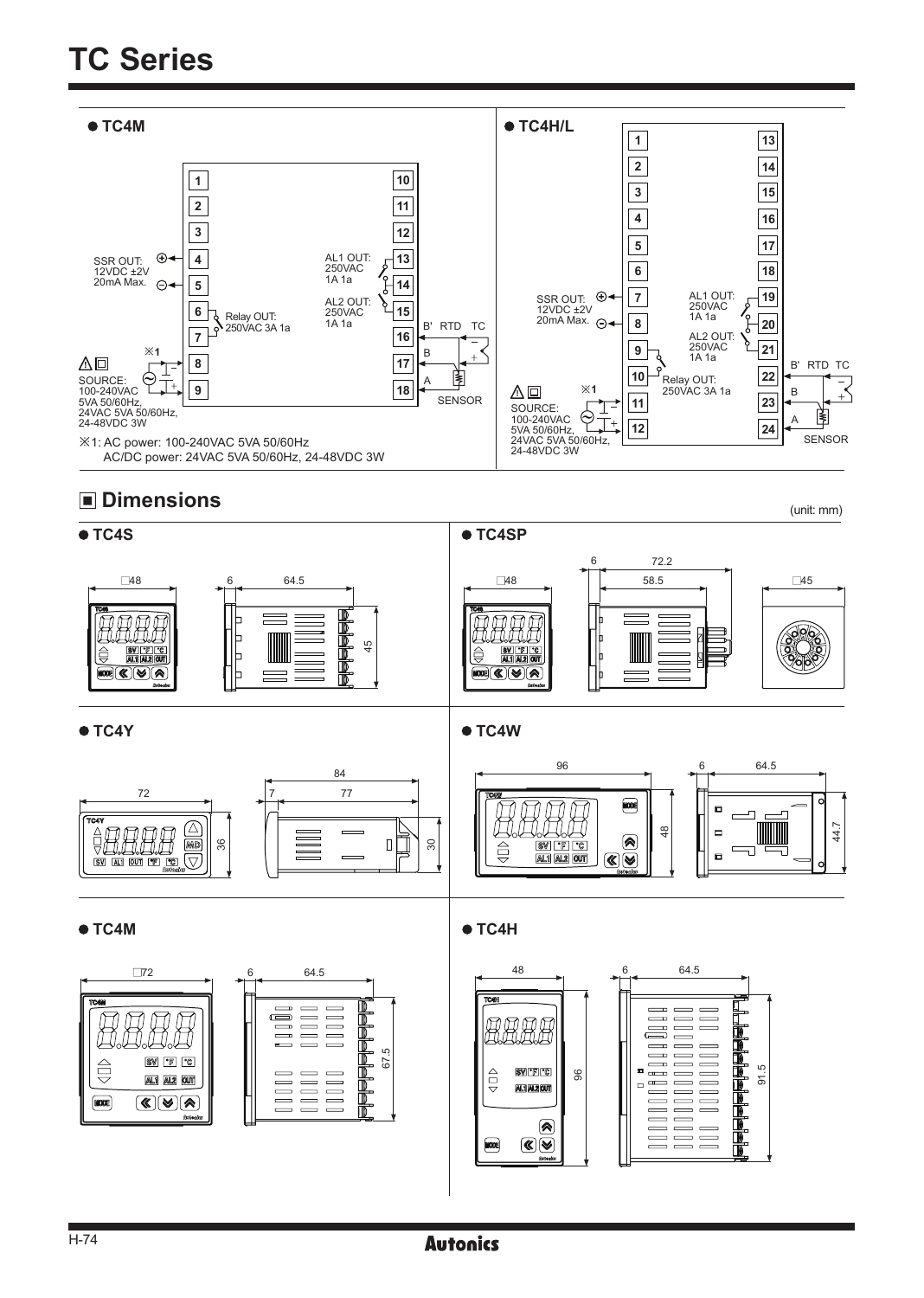**A**

**C**

**D**

### ● TC4L ● Panel cut-out

#### 96 6 64.5 TCH  $\equiv \equiv$  $\overline{\phantom{0}}$  $\equiv$  $\qquad \qquad =$  $\equiv$  $\overline{\phantom{a}}$  $\equiv$  $\overline{\phantom{a}}$  $\overline{\phantom{0}}$  $\equiv$  $\overline{\phantom{0}}$  $\qquad \qquad \overline{\qquad \qquad }$  $\overline{\phantom{0}}$ SV FIC **THEFT** ₿  $\Box$ **AL1 AL2 00T**  $\equiv$  $\qquad \qquad$  $\overline{\phantom{a}}$  $\circledast$  $\qquad \qquad \overline{\qquad \qquad }$  $\equiv \equiv$ **MODE**  $\qquad \qquad \blacksquare$  $\equiv$   $\equiv$

# **B**⊐ İ 91.5

| <b>Size</b><br>Model | Α        | в        | C                  | D                  |
|----------------------|----------|----------|--------------------|--------------------|
| TC4S                 | Min. 65  | Min. 65  | $45^{+0.6}_{0}$    | $45^{+0.6}_{0}$    |
| TC4SP                | Min. 65  | Min. 65  | $45^{+0.6}_{0}$    | $45^{+0.6}_{0}$    |
| TC4Y                 | Min. 91  | Min. 40  | $68^{+0.7}_{0}$    | $31.5^{+0.5}$      |
| TC4M                 | Min. 90  | Min. 90  | $68^{+0.7}_{0}$    | $68^{+0.7}_{0}$    |
| TC4H                 | Min. 65  | Min. 115 | $45^{+0.6}_{0}$    | $92^{+0.8}_{-0.8}$ |
| TC4W                 | Min. 115 | Min. 65  | $92^{+0.8}_{-0.8}$ | $45^{+0.6}_{0}$    |
| TC4L                 | Min. 115 | Min. 115 | $92^{+0.8}_{-0.8}$ | $92^{+0.8}_{0}$    |

**Bracket**

 **TC4S/TC4SP Series**





### **TC4M, TC4W, TC4H, TC4L Series**



 $\mathbb{F}_1$ 

**(P) Switching Mode Power Supplies** 

**(Q) Stepper Motors & Drivers & Controllers**

**(R) Graphic/ Logic Panels**

**(S) Field Network Devices**





**RSA-COVER**

**Terminal cover (sold separately)**



**RMA-COVER**









**(A) Photoelectric Sensors**

**(B) Fiber Optic Sensors**

**(C) Door/Area Sensors**

**(F) Rotary Encoders** 

**(G) Connectors/ Connector Cables/ Sensor Distribution Boxes/Sockets** 

**(H) Temperature Controllers**

**(I) SSRs / Power Controllers**

**(J) Counters** 

**(K) Timers**

**(L) Panel Meters** 

**(M) Tacho / Speed / Pulse Meters** 

**(N) Display Units**

**(O) Sensor Controllers** 

3

64

86 |<br>86

86

3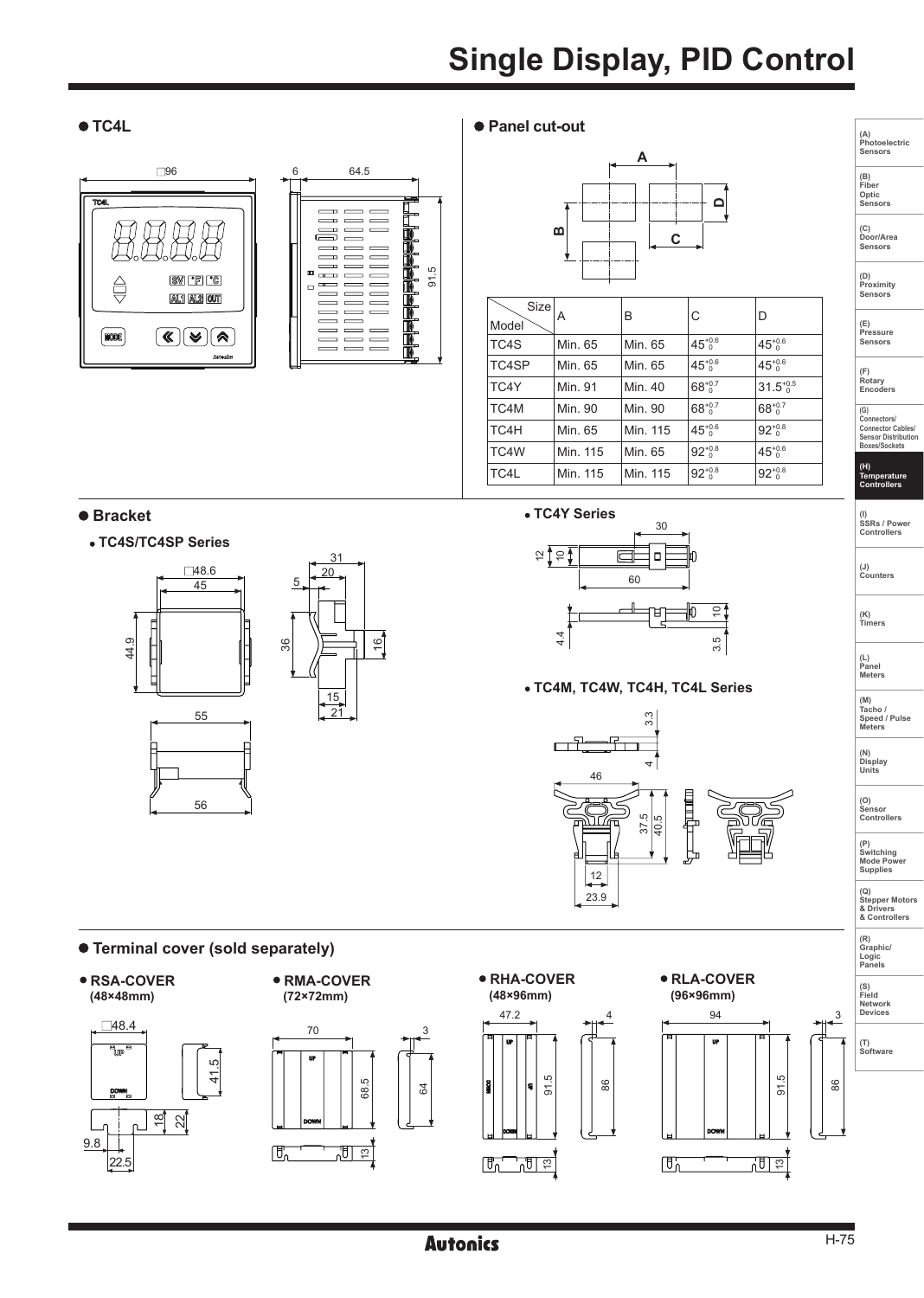# **Unit Description**



- **1. Present temperature (PV) display**
	- RUN mode: Present temperature (PV) display.
	- Parameter setting mode: Parameter or parameter setting value display.

#### **2. Deviation indicator, Auto-tuning indicator**

It shows current temperature (PV) deviation based on set temperature (SV) by LED.

| INo. | <b>PV</b> deviation temp. | Deviation display |
|------|---------------------------|-------------------|
|      | Over 2°C                  | indicator ON      |
| 12   | Below ±2°C                | indicator ON      |
| l3   | Under-2°C                 | indicator ON      |

The deviation indicators  $(\triangle, \square, \blacktriangledown)$  flash by every 1 sec when operating auto tuning.

#### **3. Set temperature (SV) indicator**

Press any front key once to check or change current set temperature (SV), the set temperature (SV) indicator is ON and preset set value is flashed.

**4. Temperature unit** (℃/℉) **indicator**  It shows current temperature unit.



#### **5. Control/alarm output indicator**

OUT: It will turn ON when control output (Main Control Output) is ON.

- ※In case of CYCLE/PHASE control of SSR drive output, it will turn ON when MV is over 3.0%. (only for AC voltage type)
- AL1/AL2: It will light up when alarm output Alarm 1/ Alarm 2 are on.

### **6. MODE key**

Used when entering into parameter group, returning to RUN mode, moving parameter, and saving setting values.

### **7. Adjustment**

Used when entering into set value change mode, digit moving and digit up/down.

### **8. FUNCTION key**

Press  $\overline{\otimes}$  +  $\overline{\otimes}$  keys for 3 sec to operate function (RUN/ STOP, alarm output cancel, auto-tuning) set in inner parameter  $[d! -E]$ .

※Press IV+ A keys at the same time in set value operation to move digit.

# **■ SV Setting**

※In case of changing set temperature from 210℃ to 250℃.



# **Parameter Reset**

Reset all parameters as factory default. Hold the front  $\mathbb{R}$ + $\mathbb{R}$  keys for 5 sec, to enter parameter reset  $\mathbb{R}$  of E I parameter. Select YES' and all parameters are reset as factory default. Select 'no' and previous settings are maintained. If setting parameter lock  $[L \circ L]$  or processing auto-tuning, parameter reset is unavailable.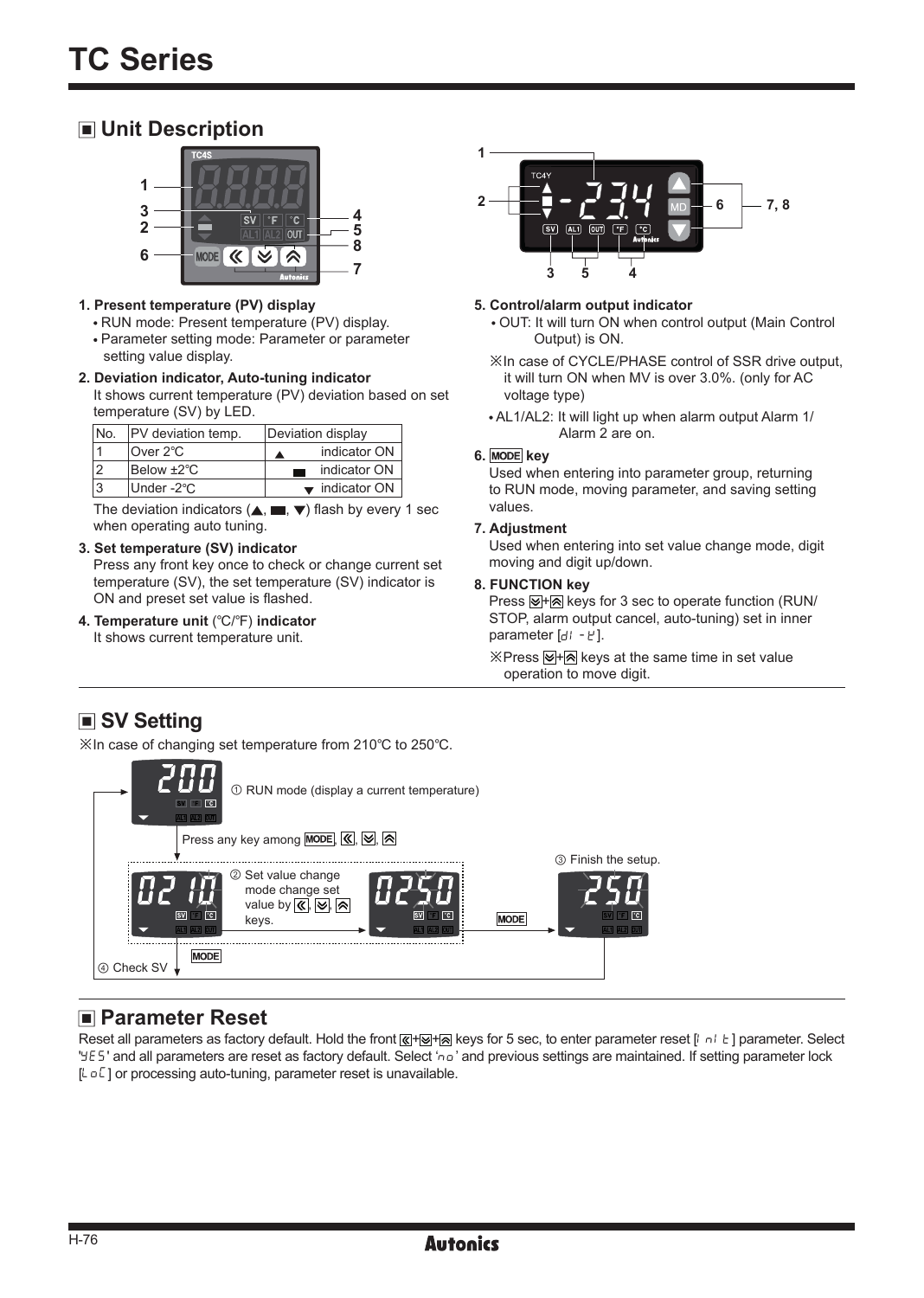| ■ Parameter Group                                                                                                                                                                      | (A)                                                                                           |  |  |  |  |  |  |
|----------------------------------------------------------------------------------------------------------------------------------------------------------------------------------------|-----------------------------------------------------------------------------------------------|--|--|--|--|--|--|
|                                                                                                                                                                                        | Photoelectric<br>Sensors                                                                      |  |  |  |  |  |  |
| Run mode                                                                                                                                                                               | (B)<br>5                                                                                      |  |  |  |  |  |  |
| Press any key among<br>$\circled{2}$<br>➀<br>MODE 2 sec                                                                                                                                | Fiber<br>Optic<br>③<br>MODE 4 sec<br>Sensors                                                  |  |  |  |  |  |  |
| MODE, $\overline{\left\langle \left\langle \right\rangle ,\left\langle \right\rangle \right\rangle }$                                                                                  | (C)                                                                                           |  |  |  |  |  |  |
| Parameter group 1 [PRr 1]<br><b>SV setting</b>                                                                                                                                         | Door/Area<br>Parameter 2group [PRr 2]<br>Sensors                                              |  |  |  |  |  |  |
| <b>MODE</b><br>MODE 3 sec                                                                                                                                                              | MODE 3 sec<br>(D)<br>Proximity<br>Sensors                                                     |  |  |  |  |  |  |
|                                                                                                                                                                                        |                                                                                               |  |  |  |  |  |  |
| $\circledcirc$<br>ЯL<br>  AL1 alarm temperature                                                                                                                                        | Input type<br>$n - k$<br>(E)<br>Pressure<br>Sensors                                           |  |  |  |  |  |  |
| AL 2<br>AL2 alarm temperature                                                                                                                                                          | Temperature unit<br>Uni<br>Ł                                                                  |  |  |  |  |  |  |
| <b>A<sub>L</sub></b><br>Auto tuning                                                                                                                                                    | n - b<br>Input correction<br>Rotary<br>Encoders                                               |  |  |  |  |  |  |
| Ρ<br>Proportional band                                                                                                                                                                 | AR u.F<br>Input digital filter<br>(G)                                                         |  |  |  |  |  |  |
| Integral time                                                                                                                                                                          | $-5u$<br>SV low-limit value<br>Connectors/<br>Connector Cables/<br><b>Sensor Distribution</b> |  |  |  |  |  |  |
|                                                                                                                                                                                        | $H - 5U$<br>SV high-limit value<br>Boxes/Sockets                                              |  |  |  |  |  |  |
| Derivative time<br>d                                                                                                                                                                   | o-FE<br>Control output operation<br>(H)<br>Temperature<br>Controllers                         |  |  |  |  |  |  |
| Manual reset<br>$r 5E$ E<br>(Normal deviation correction)                                                                                                                              | i-Ad<br>Control type                                                                          |  |  |  |  |  |  |
| 895<br>ON/OFF control hysteresis                                                                                                                                                       | Control output<br>oUE<br>SSRs / Power<br>Controllers                                          |  |  |  |  |  |  |
|                                                                                                                                                                                        | 55r.ñ<br>SSR drive output method*1                                                            |  |  |  |  |  |  |
| $\angle 1$ : It is not displayed for AC/DC power model (TC4 $\Box$ - $\Box$ 2R).                                                                                                       | (J)<br>Control cycle<br>Counters                                                              |  |  |  |  |  |  |
| Xif no key entered for 30 sec, it returns to RUN mode automatically and the set value of                                                                                               | AL -<br>AL1 alarm operation mode                                                              |  |  |  |  |  |  |
| parameter is not be saved.                                                                                                                                                             | $AL - 2$<br>(K)<br>Timers<br>AL2 alarm operation mode                                         |  |  |  |  |  |  |
| 10 Press any key once in RUN mode, it advances to set value setting group.                                                                                                             | RHY5<br>Alarm output hysteresis                                                               |  |  |  |  |  |  |
| 2 Press MODE key over 2 sec in RUN mode, it advances to parameter group 1.                                                                                                             | (L)<br>LbRE<br>LBA monitoring time<br>Panel<br><b>Meters</b>                                  |  |  |  |  |  |  |
| <b>3 Press MODE</b> key over 4 sec in RUN mode, it advances to parameter group 2.                                                                                                      | L Ь Я.Ь ¦<br>LBA detection range                                                              |  |  |  |  |  |  |
| <b>4</b> First parameter will be displayed on viewer when it advances to the setting group.<br><b>E</b> Press <b>MODE</b> key over 3 sec in the setting group, it returns to RUN mode. | (M)<br>Tacho /<br>- 5<br>Digital input key<br>dl<br>Speed / Pulse                             |  |  |  |  |  |  |
| <b>※Exception: Press MODE</b> key once in SV setting group it returns to RUN mode.                                                                                                     | <b>Meters</b><br>Control output MV in case of<br><u>Erñu</u>                                  |  |  |  |  |  |  |
| X Press MODE key again within a sec after return to RUN mode by press MODE key over 3<br>sec, it advances to the first parameter of previous setting group.                            | input break error<br>(N)<br>Display<br>οĽ<br>Parameter lock<br>Units                          |  |  |  |  |  |  |
|                                                                                                                                                                                        | (O)                                                                                           |  |  |  |  |  |  |
| <b>X</b> Parameter setup                                                                                                                                                               | Sensor<br>Controllers                                                                         |  |  |  |  |  |  |
| Parameter group 1<br>Parameter group 2<br>SV setting                                                                                                                                   |                                                                                               |  |  |  |  |  |  |
| • Set parameter as the above considering parameter relation of each setting group.<br>. Check parameter set value after change parameter of setting group 2.                           | Switching<br>Mode Power<br><b>Supplies</b>                                                    |  |  |  |  |  |  |
| $\mathbb X$ Indicator model (TC4 $\Box$ -N $\Box$ N)displays shaded parameter () of parameter group 2.                                                                                 | <b>Stepper Motors</b>                                                                         |  |  |  |  |  |  |
| ※Alarm operation mode [ $H_L - I$ , $H_L - Z$ ] parameter of parameter group 2 is decided whether to display according by alarm output type.                                           | & Drivers<br>& Controllers                                                                    |  |  |  |  |  |  |

※Alarm operation mode [AL-1, AL-2] parameter of parameter group 2 is decided whether to display according by alarm output type.  $%$ If alarm operation mode [AL - 1, AL - 2] of parameter group 2 is set to An0\_/ SbR□/LbR□, AHYS parameter is not displayed.

**(S) Field Network Devices**

**(T) Software**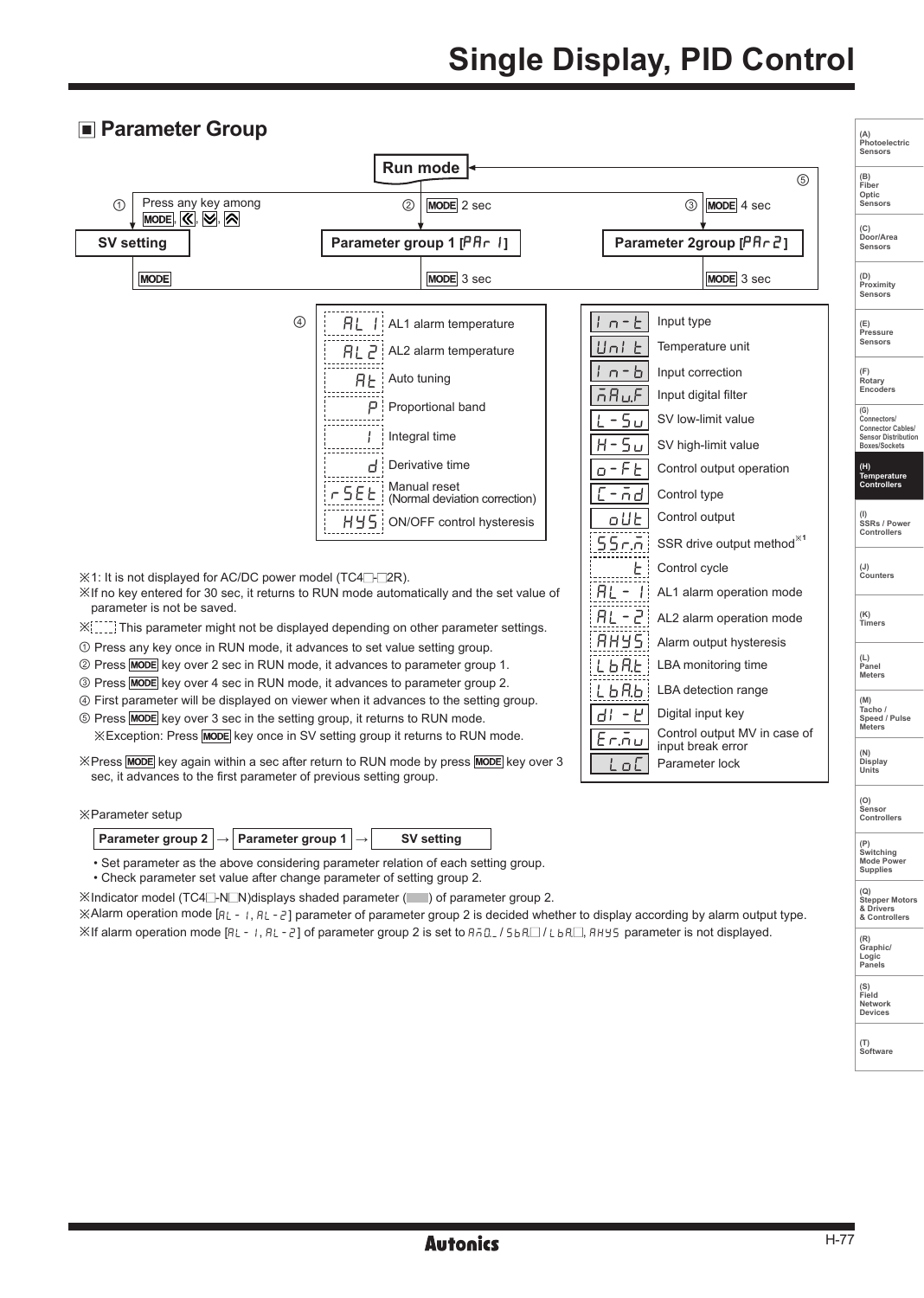

# **Parameter Group 2**



# **Autonics**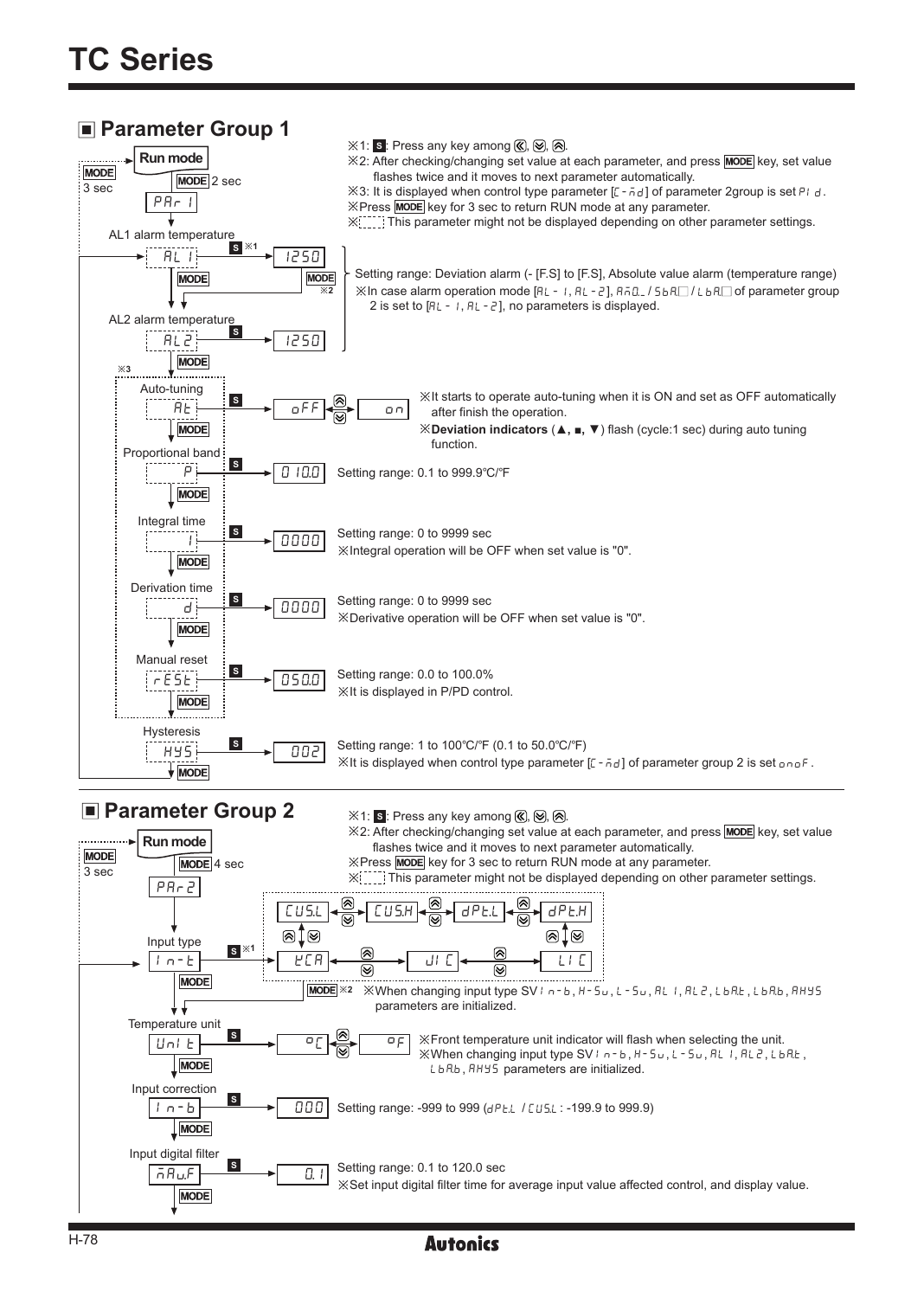

**Autonics**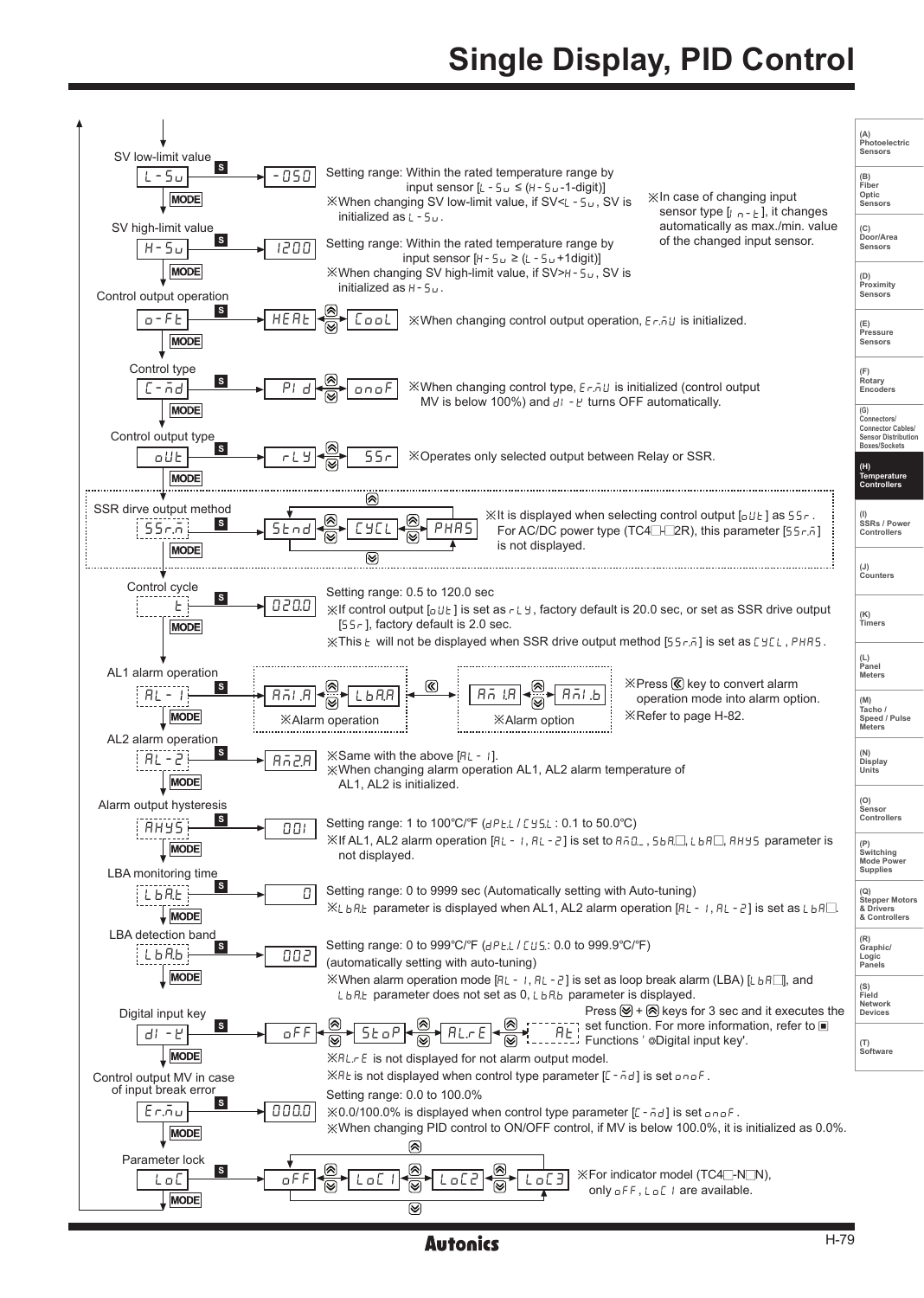# **Input Sensor And Temperature Range [| n-E]**

| Input sensor |                | Display    | Input range (°C) | Input range (°F) |
|--------------|----------------|------------|------------------|------------------|
|              | K(CA)          | <b>PER</b> | -50 to 1200      | -58 to 2192      |
| Thermocouple | J(IC)          | ul E       | -30 to 500       | $-22$ to 932     |
|              | L(IC)          | LI E       | $-40$ to $800$   | -40 to 1472      |
|              |                | dPE.H      | -100 to 400      | -148 to 752      |
| <b>RTD</b>   | $DPt100\Omega$ | dPEL       | -100.0 to 400.0  | -148.0 to 752.0  |
|              | $Cu50\Omega$   | CUS.H      | -50 to 200       | $-58$ to 392     |
|              |                | CUS.L      | $-50.0$ to 200.0 | -58.0 to 392.0   |

# **Factory Default**

### **SV setting**

| l Parameter | Factory default |
|-------------|-----------------|
|             |                 |

### **Parameter group 1**

| Parameter | Factory default |
|-----------|-----------------|
| RL I      | 1250            |
| AL 2      |                 |
| ЯĿ        | oFF             |
| ρ         | 0 10.0          |
|           | 0000            |
| н         |                 |
| FESE      | 050.0           |
| 845       | 002             |

### **Parameter group 2**

| Parameter | Factory default | Parameter   | Factory default |
|-----------|-----------------|-------------|-----------------|
| $1 - E$   | <b>PER</b>      | F.          | 020.0           |
| Uni E     | ۰r              | $RL - 1$    | RāL R           |
| $1n - b$  | 0000            |             |                 |
| 58 u.F    | 000.1           | AL - 2      | 852.B           |
| $L - 5u$  | -050            | <b>RHYS</b> | 888 I           |
| $H - 5u$  | 1200            | LbRE        | 0000            |
| $0 - FE$  | HEAL            | LbRb        | 002             |
| $L - 5d$  | PI d            | $dI - F$    | $5E$ o $P$      |
| oUE       | r L y           | Erñu        | 0000            |
| 55r.ñ     | Stnd            | Lot         | oFF             |

※AC/DC power type has no SSR drive output method [55r.ñ] and supports only ON/OFF output when selecting  $55r$  in control output  $[010r]$ .

# **Mounting**

● TC4S/SP (48×48mm) Series ● TC4Y (72×36mm) Series ● Other Series





※Mount the product on the panel, fasten bracket by pushing with tools as shown above. (In case of TC4Y, fasten bolts for bracket.)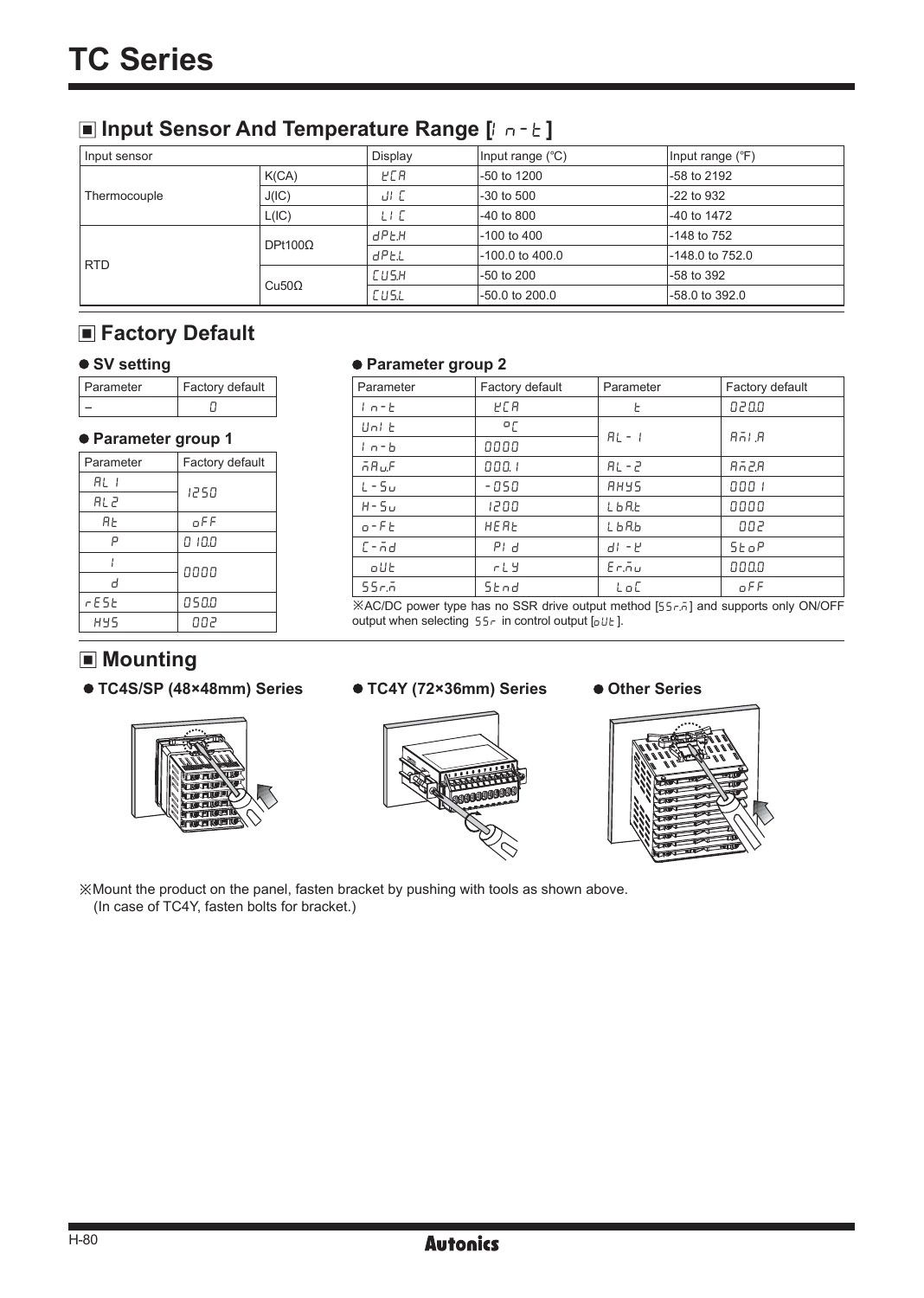# **Functions**

**Alarm [**AL-1 **/** AL-2**]**

Alarm option 85 I.A

Alarm operation Set both alarm operation and alarm option by combining. Each alarm operates individually in two alarm output models. When the current temperature is out of alarm range, alarm clears automatically. If alarm option is alarm latch or alarm latch and standby sequence 1/2, press digital input key( $\boxtimes$ + $\boxtimes$  3 sec, digital input key[ $dI -K$ ] of Parameter group 2 set as  $RL - E$ ), or turn OFF the power and turn ON to clear alarm.

**(A) Photoelectric Sensors (B) Fiber Optic Sensors**  $\overline{\mathcal{L}}$ 

### **Alarm operation**

|                      | ν Αιαππ υρσταιισπ                            |                                                                                                                                                                                                                                 |                                                                                                                                         | (C)                                                                                                       |
|----------------------|----------------------------------------------|---------------------------------------------------------------------------------------------------------------------------------------------------------------------------------------------------------------------------------|-----------------------------------------------------------------------------------------------------------------------------------------|-----------------------------------------------------------------------------------------------------------|
| Mode                 | Name                                         | Alarm operation                                                                                                                                                                                                                 | Description                                                                                                                             | Door/Area<br>Sensors                                                                                      |
| $A - D$              |                                              |                                                                                                                                                                                                                                 | No alarm output                                                                                                                         |                                                                                                           |
| $A_2$ $I_1$          | Deviation<br>high-limit<br>alarm             | OFF $\downarrow$ H <sup>4</sup> ON<br>,н† on<br>OFF<br><b>PV</b><br><b>SV</b><br>PV<br><b>SV</b><br>110°C<br>100°C<br>$90^{\circ}$ C<br>100°C<br>High deviation: Set as 10°C<br>High deviation: Set as -10°C                    | If deviation between PV and SV as high-limit is<br>higher than set value of deviation temperature,<br>the alarm output will be ON.      | (D)<br>Proximity<br>Sensors<br>(E)<br>Pressure<br>Sensors                                                 |
| 85 Z.O               | Deviation<br>low-limit<br>alarm              | ON ↑H↓OFF<br>ON TH.<br>OFF<br>PV<br><b>SV</b><br><b>PV</b><br><b>SV</b><br>$90^{\circ}$ C<br>100°C<br>$110^{\circ}$ C<br>$100^{\circ}$ C<br>Lower deviation: Set as 10°C Lower deviation: Set as -10°C                          | If deviation between PV and SV as low-limit is<br>higher than set value of deviation temperature,<br>the alarm output will be ON.       | (F)<br>Rotary<br>Encoders<br>(G)<br>Connectors/<br><b>Connector Cables/</b><br><b>Sensor Distribution</b> |
| $A \bar{B}$ $B \Box$ | Deviation<br>high/low-limit<br>alarm         | ONTH<br>∔н†ом<br>OFF<br>P <sub>90</sub> <sup>o</sup> C<br>SV<br>100°C<br>110°C<br>High/Lower deviation: Set as 10°C                                                                                                             | If deviation between PV and SV as high/low-limit<br>is higher than set value of deviation temperature,<br>the alarm output will be ON.  | Boxes/Sockets<br>(H)<br>Temperature<br>Controllers                                                        |
| $A - H$              | Deviation<br>high/low-limit<br>reserve alarm | ON↑H↓<br>⊥н†on<br>OFF<br><b>SV</b><br>100°C<br>$P_{90}^{\rm PV}$<br><sub>110</sub> °C<br>High/Lower deviation: Set as 10°C                                                                                                      | If deviation between PV and SV as high/low-limit<br>is higher than set value of deviation temperature,<br>the alarm output will be OFF. | SSRs / Power<br>Controllers<br>(J)<br>Counters                                                            |
| $A - 5$              | Absolute<br>value high<br>limit alarm        | OFF H <sup>1</sup> ON<br>H <sup>+</sup> ON<br>OFF<br>PV<br>PV<br><b>SV</b><br><b>SV</b><br>$90^{\circ}$ C<br>$100^{\circ}$ C<br>110°C<br>100°C<br>Absolute-value Alarm:<br>Absolute-value Alarm:<br>Set as 90°C<br>Set as 110°C | If PV is higher than the absolute value,<br>the output will be ON.                                                                      | (K)<br>Timers<br>(L)<br>Panel<br><b>Meters</b>                                                            |
| A55                  | Absolute<br>value low<br>limit alarm         | ON ↑H↓OFF<br>ON TH↓<br>OFF<br>PV<br>SV<br><b>SV</b><br>PV<br>110°C<br>$90^{\circ}$ C<br>$100^{\circ}$ C<br>100°C<br>Absolute-value Alarm:<br>Absolute-value Alarm:<br>Set as 90°C<br>Set as 110°C                               | If PV is lower than the absolute value,<br>the output will be ON.                                                                       | (M)<br>Tacho /<br>Speed / Pulse<br><b>Meters</b><br>(N)<br>Display<br>Units                               |
| 5bR                  | Sensor break Alarm                           |                                                                                                                                                                                                                                 | It will be ON when it detects sensor disconnection.                                                                                     | (O)                                                                                                       |
| L b R                | Loop break Alarm                             |                                                                                                                                                                                                                                 | It will be ON when it detects loop break.                                                                                               | Sensor<br>Controllers                                                                                     |
|                      | VZ II. Aleman andersk briefene eta Forrietzi |                                                                                                                                                                                                                                 |                                                                                                                                         |                                                                                                           |

※ H: Alarm output hysteresis [AHYS]

### **Alarm option**

|                    |                                       |                                                                                                                                                                                                                                                                                                                           | Mode Power                        |
|--------------------|---------------------------------------|---------------------------------------------------------------------------------------------------------------------------------------------------------------------------------------------------------------------------------------------------------------------------------------------------------------------------|-----------------------------------|
| Mode               | Name                                  | Description                                                                                                                                                                                                                                                                                                               | <b>Supplies</b>                   |
| $A \cap B$         | Standard alarm                        | If it is an alarm condition, alarm output is ON. If it is a clear alarm condition, alarm output is OFF.                                                                                                                                                                                                                   | (Q)<br><b>Stepper Motors</b>      |
| $A_1 \square B_2$  | Alarm latch                           | If it is an alarm condition, alarm output is ON and maintains ON status. (Alarm output HOLD)                                                                                                                                                                                                                              | & Drivers<br>& Controllers        |
| $B_2 \square L$    | Standby sequence 1                    | First alarm condition is ignored and from second alarm condition, standard alarm operates.<br>When power is supplied and it is an alarm condition, this first alarm condition is ignored and from the<br>second alarm condition, standard alarm operates.                                                                 | (R)<br>Graphic/<br>Logic          |
| $A \bar{b} \Box d$ | Alarm latch and<br>standby sequence 1 | If it is an alarm condition, it operates both alarm latch and standby sequence. When power is supplied<br>and it is an alarm condition, this first alarm condition is ignored and from the second alarm condition.<br>alarm latch operates.                                                                               | Panels<br>(S)<br>Field<br>Network |
| $B\bar{b} \Box E$  | Standby sequence 2                    | First alarm condition is ignored and from second alarm condition, standard alarm operates.<br>When re-applied standby sequence and if it is alarm condition, alarm output does not turn ON.<br>After clearing alarm condition, standard alarm operates.                                                                   | <b>Devices</b>                    |
| $B_2 \square F$    | Alarm latch and<br>standby sequence 2 | Basic operation is same as alarm latch and standby sequence 1. It operates not only by power ON/OFF,<br>but also alarm setting value, or alarm option changing. When re-applied standby sequence and if it is<br>alarm condition, alarm output does not turn ON.<br>After clearing alarm condition, alarm latch operates. | (T)<br>Software                   |

※Condition of re-applied standby sequence for standby sequence 1, alarm latch and standby sequence 1: Power ON Condition of re-applied standby sequence for standby sequence 2, alarm latch and standby sequence 2: Power ON, changing set temperature, alarm temperature [AL1, AL2] or alarm operation [AL-1, AL-2], switching STOP mode to RUN mode.

### **Sensor break alarm**

The function that alarm output will be ON when sensor is not connected or when sensor's disconnection is detected during temperature controlling. You can check whether the sensor is connected with buzzer or other units using alarm output contact. It is selectable between standard alarm [5bRR], or alarm latch [5bRb].

**(P)** ng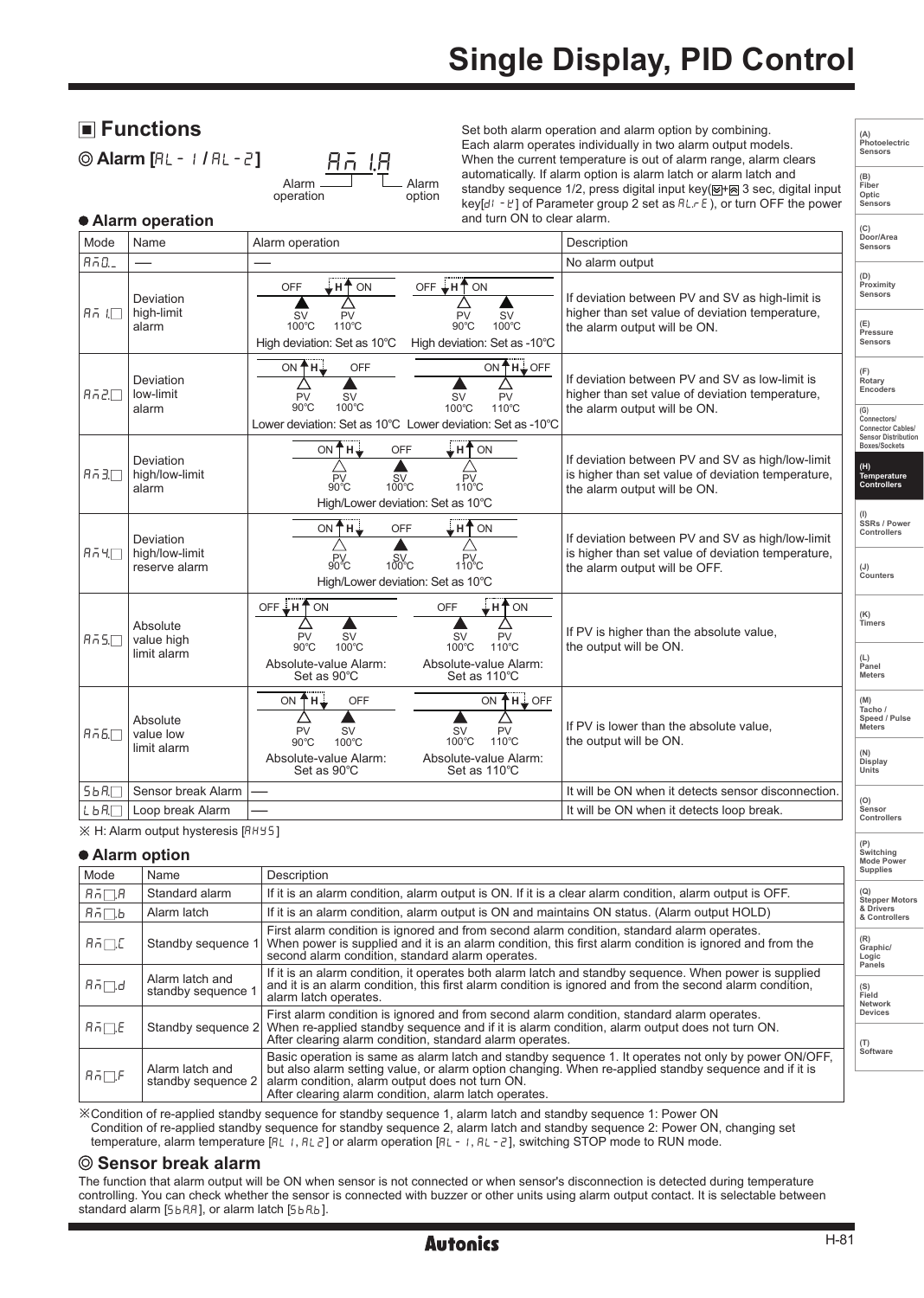### **Loop break alarm (LBA)**

It checks control loop and outputs alarm by temperature change of the subject. For heating control (cooling control), when control output MV is 100% (0% for cooling control) and PV is not increased over than LBA detection band  $[L B A]$  during LBA monitoring time  $[L B R E]$ , or when control output MV is 0% (100% for cooling control) and PV is not decreased below than LBA detection band  $[L B R B]$  during LBA monitoring time  $[L B R E]$ , alarm output turns ON.



| Start control to ①     | When control output MV is 0% and PV is not decreased below than LBA detection band [L b R b] during LBA monitoring<br>time $[L_b R_c]$                                                                                                          |  |
|------------------------|-------------------------------------------------------------------------------------------------------------------------------------------------------------------------------------------------------------------------------------------------|--|
| $\Theta$ to $\Omega$   | The status of changing control output MV (LBA monitoring time is reset.)                                                                                                                                                                        |  |
| $\oslash$ to $\oslash$ | When control output MV is 0% and PV is not decreased below than LBA detection band [L b Rb] during LBA monitoring<br>time [L b R L ], loop break alarm (LBA) turns ON after LBA monitoring time.                                                |  |
| $\circ$ to $\circ$     | Control output MV is 0% and loop break alarm (LBA) turns and maintains ON.                                                                                                                                                                      |  |
| $(4)$ to $(6)$         | The status of changing control output MV (LBA monitoring time is reset.)                                                                                                                                                                        |  |
| $\circ$ to $\circ$     | When control output MV is 100% and PV is not increased over than LBA detection band $\lfloor L \ln h \rfloor$ during LBA monitoring<br>time $[L \nvert B \nvert R]$ , loop break alarm (LBA) turns ON after LBA monitoring time.                |  |
| $\oslash$ to $\oslash$ | When control output MV is 100% and PV is increased over than LBA detection band [L b R b] during LBA monitoring<br>time $\lceil \frac{1}{2} \rceil$ and $\lceil \frac{1}{2} \rceil$ loop break alarm (LBA) turns OFF after LBA monitoring time. |  |
| $\otimes$ to $\otimes$ | The status of changing control output MV (LBA monitoring time is reset.)                                                                                                                                                                        |  |

※When executing auto-tuning, LBA detection band [L b Rb] and LBA monitoring time are automatically set based on auto tuning value. When AL1, AL2 alarm operation  $[A_L - 1, A_L - 2]$  is set as loop break alarm (LBA)  $[L \text{ } A \Box]$ , LBA detection band  $[L_B R_B]$  and LBA monitoring time  $[L_B R_L]$  parameter is displayed.

# **SSR drive output function (SSRP function) [55** $r.\bar{n}$ **]**

- SSRP function is selectable one of standard ON/OFF control, cycle control, phase control by utilizing standard SSR drive output.
- Realizing high accuracy and cost effective temperature control as linear output(cycle control and phase control).
- Select one of standard ON/OFF control [5 E nd], cycle control [CYCL], phase control [PHAS] at [55 r.n] parameter of Parameter group 2. For cycle control, connect zero cross turn-on SSR or random turn-on SSR. For phase control, connect random turn-on SSR.



※When selecting cycle or phase control mode, **the power supply for load and temperature controller must be the same.**

※In case of selecting cycle [[YEL] or phase [PHR5] control mode for PID control, control cycle [E] is not allowed to set.  $\mathcal X$  For AC/DC power model (TC4 $\square$ - $\square$ R), this parameter [55 $r<sub>n</sub>$ ] is not displayed and it is available only standard control by relay or SSR.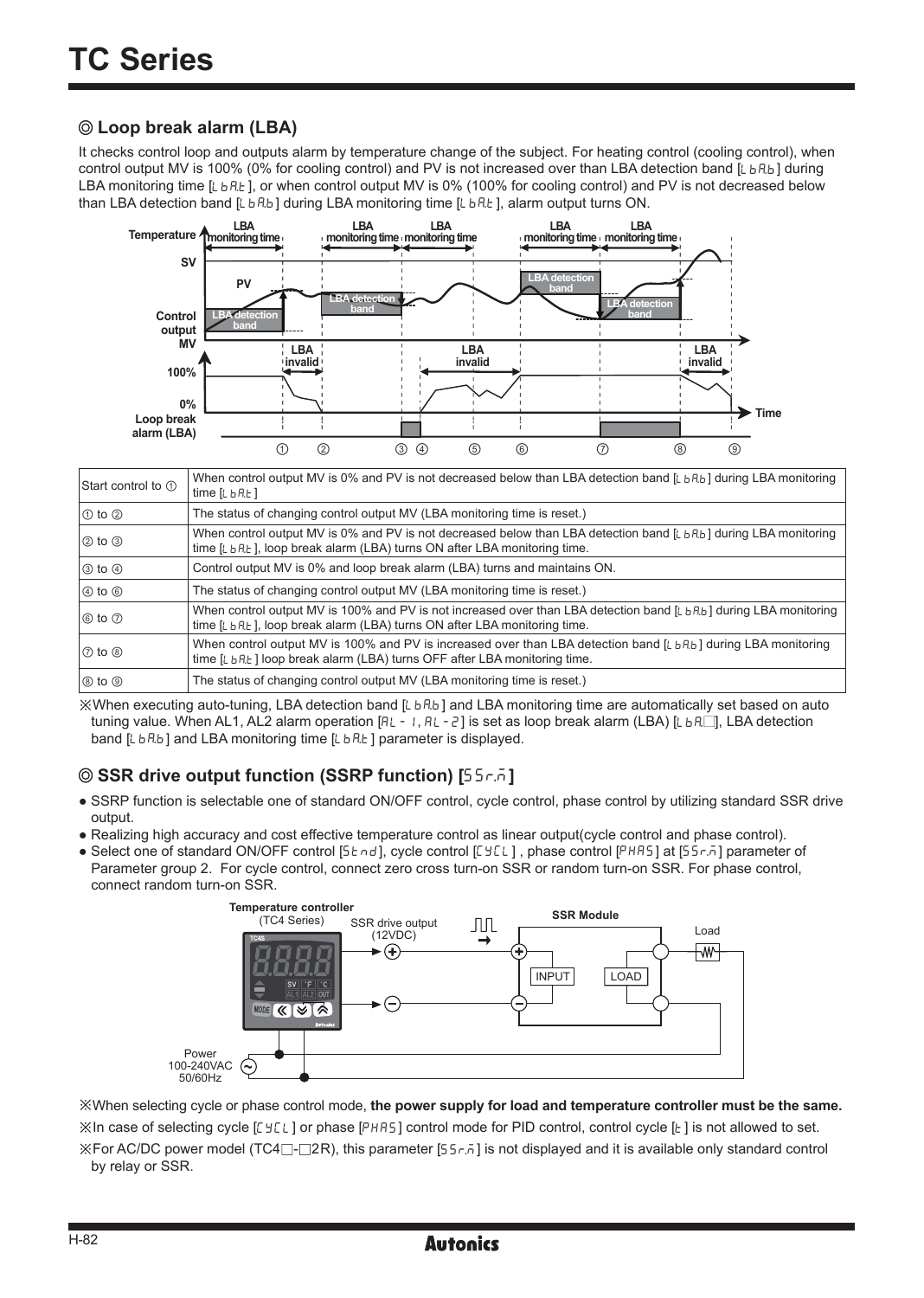### **Standard ON/OFF control mode [5** $t$ **nd]**

A mode to control the load in the same way as Relay output type.

(ON: output level 100%, OFF: output level 0%)

### **Cycle control [**CYCL**]**

A mode to control the load by repeating output ON / OFF according to the rate of output within setting cycle. Having improved ON / OFF noise feature by Zero Cross type.

### **Phase control [**PHAS**]**

A mode to control the load by controlling the phase within AC half cycle. Serial control is available.

RANDOM Turn-on type SSR must be used for this mode.



### $\odot$  **Auto tuning [AL ]**

- $\bullet$  When setting  $R_E$  parameter to  $\sigma \cap R$ , front temperature unit display (℃ or ℉) indicator will be flickering during Auto tuning. After completing auto tuning, temperature unit display indicator returns to normal operation and  $H_E$ parameter automatically becomes  $\sqrt{p} \rightarrow \sqrt{p}$ .
- $\bullet$  Set as  $\circ$  FF to stop auto tuning. ※It keeps previous P, I, D set values.
- If SV is changed during auto tuning mode, auto tuning is stopped.
- PID time constants figured out through auto tuning function can be changed.
- If control method  $[(-\bar{n}d]$  is set to  $\sigma n \sigma F$ , no parameters are displayed.
- Finish auto tuning when  $\lceil_{\Omega} P \xi \cap \Gamma \rceil$  error occurs during the operation.
- $\mathbb{X}$ In case of [ $P^E \cap$ ] error, auto tuning operation is not applicable.

### **O** Input correction [ $\mathsf{I}$ <sub>n</sub>-b]

Controller itself does not have errors but there may be error by external input temperature sensor.

- E.g.)If actual temperature is 80℃ but controller displays 78°C, set input correction value  $[i \nabla \neg b]$  as 002 and controller displays 80℃.
- ※As the result of input correction, if current temperature value (PV) is over each temperature range of input sensor, it displays HHHH or LLLL.

### **O** Input digital filter  $\overline{M}$ <sub>*AH*</sub>F<sub>1</sub>

If current temperature (PV) is fluctuating repeatedly by rapid change of input signal, it reflects to MV and stale control is impossible. Therefore, digital filter function stabilizes current temperature value.

●For example, set input digital filter value as 0.4 sec, and it applies digital filter to input values during 0.4 sec and displays this values. Current temperature may be different by actual input value.

### **Control method selection [[-Ad]**

It is selectable PID, ON/OFF control.

- In case of ON/OFF [onoF] mode, Hysteresis [HY5] parameter is displayed.
- In case of PID  $[P: d]$  mode, Proportional band  $[P]$ , Integral time  $[i]$ , and Derivative time  $[k]$  parameters are displayed.

### **Hysteresis [**HYS**]**

• Set control output ON / OFF interval in ON / OFF control mode.



- If Hysteresis is too narrow, hunting (oscillation, chattering) could occur due to external noise.
- In case of ON / OFF control mode, even if PV reaches stable status, there still occurs hunting. It could be due to Hysteresis [HYS] SV, load's response characteristics or sensor's location. In order to reduce hunting to a minimum, it is required to take into following factors consideration when designing temp. controlling; proper Hysteresis [HYS], heater's capacity, thermal characteristics, sensor's response and location.

### **O** Temperature unit selection [UnI E]

- A function to select display temperature unit
- Unit display indicator will be ON when converting temperature unit.

**(S) Field Network Devices**

**(R) Graphic/ Logic Panels**

**Boxes/Sockets (H) Temperature Controllers**

**(I) SSRs / Power Controllers**

**(J) Counters** 

**(K) Timers**

**(L) Panel Meters (M) Tacho / Speed / Pulse Meters** 

**(N) Display Units**

**(O) Sensor Controllers** 

**(P) Switching Mode Power Supplies** 

**(Q) Stepper Motors & Drivers & Controllers**

**(T) Software**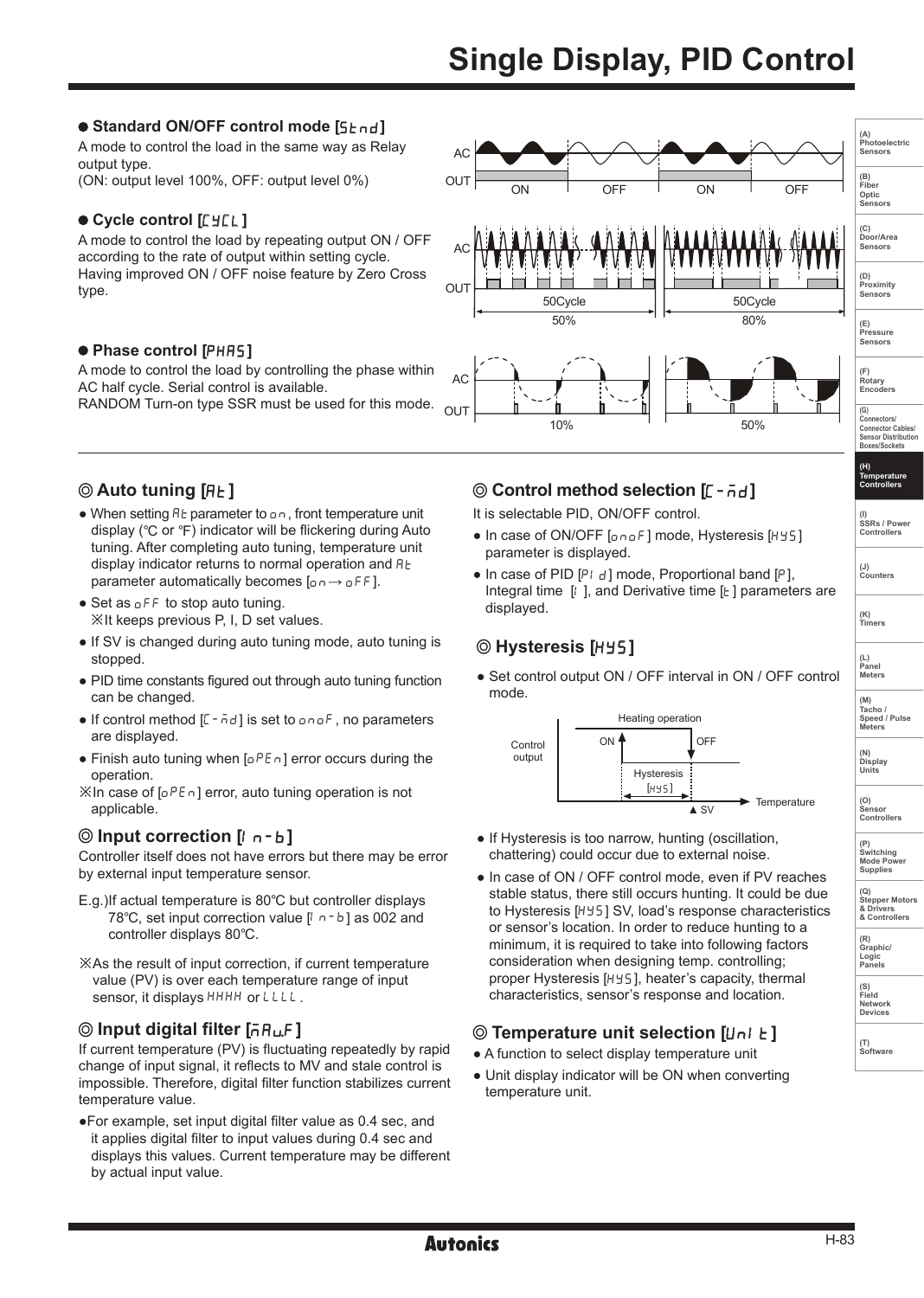# **Manual reset [FIFTE]**

When selecting P/PD control mode, certain temperature difference exists even after PV reaches stable status because heater's rising and falling time is inconsistent due to thermal characteristics of controlled objects, such as heat capacity, heater capacity. This temperature difference is called offset and manual reset  $F \in 5E$ ] function is to set/ correct offset.

- When PV and SV are equal, reset value is 50.0%. After control is stable, PV is lower than SV, reset value is over 50.0% or PV is higher than SV, reset value is below 50.0%.
- $\bullet$  Manual reset [ $r \in 5E$ ] by control result



※Manual reset function is applicable only to P / PD control mode.

### **Control output MV when input sensor line is broken [**Er.ñu]

The function to set control output MV in case of open error. Users are able to set by ON/OFF setting or MV setting. It executes control output by set MV regardless of ON/OFF or PID control output.

# $\circledcirc$  Digital input key  $(\circledast + \circledast)$  3 sec) [di -  $\circledast$ ]

# **Cool / Heat function [p-FL]**

Generally there are two ways to control temperature, one (Heat-function) is to heat when PV is getting down (Heater). The other (Cool-function) is to cool when PV is getting higher (Freezer).

These functions are operating oppositely when it is ON/ OFF control or proportional control. But in this case PID time constant will be different due to PID time constant will be decided according to control system when it is PID control.

- Cool-function [Cool] and heat-function [HEAE] must be set correctly according to the application, if set as opposite function, it may cause a fire. (If set cool-function  $[$ [ool] at heater, it will be maintained ON and it may cause a fire.)
- Avoid changing heat-function to cool-function or coolfunction to heat-function when the unit is operating.
- It is impossible to operate both function at once in this unit. Therefore, only one function should be selected only.

# **SV High/Low limit [**H-SV **/** L-SV**]**

- It sets SV high/low limit Limit range of using temperature within temperature range for each sensor, user can set/ change set temperature (SV) within SV high limit  $[H-5_U]$ to SV low limit  $[L - 5u]$ . ( $\frac{1}{2}(L - 5u)$  > H- $5u$  cannot be set.)
- When changing input type  $\mathbb{I}$ ,  $n-E$  ]. SV high limit  $\mathbb{H} 5\omega$ ] and SV low limit [L -  $5\omega$ ] of using temperature will be initialized as max./min. value of sensor temperature range automatically.

| Parameter       |             | Operation                                                                                                                                                                                                                                                                                                                                                                                                                    |  |
|-----------------|-------------|------------------------------------------------------------------------------------------------------------------------------------------------------------------------------------------------------------------------------------------------------------------------------------------------------------------------------------------------------------------------------------------------------------------------------|--|
| <b>OFF</b>      | oFF.        | It does not use digital input key function.                                                                                                                                                                                                                                                                                                                                                                                  |  |
| <b>RUN/STOP</b> | Stop        | Pauses control output. Auxiliary output (except loop break alarm, sensor break alarm)except Control output<br>operates as setting. Hold the digital input keys for 3 sec to restart.<br>Digital input key<br>(t: over 3 sec)<br><b>RUN</b><br><b>STOP</b><br><b>STOP</b><br><b>RUN</b><br><b>RUN</b>                                                                                                                         |  |
| Clear alarm     | <b>BLFE</b> | Clears alarm output by force.<br>(only when alarm option is alarm latch, or alarm latch and standby sequence 1/2.)<br>This function is applied when present value is out of alarm operation range but alarm output is ON. Alarm<br>operates normally right after clearing alarm.                                                                                                                                             |  |
| Auto-tuning     | <b>RE</b>   | Starts/Stops auto-tuning. This function is same as auto-tuning [ALE of parameter group 1. (You can start auto-<br>tuning $[7E]$ of parameter group 1 and stop it by digital input key.)<br>※This parameter RE appears only when control method [[-nd] Parameter group 2 is set as PI d. When<br>control method $[0, -\bar{n}d]$ Parameter group 2 is set as $\sigma n \sigma F$ , this parameter is changed as $\sigma FF$ . |  |

# **O** Parameter lock [Lo[]

A function to prevent changing SV and parameters of each setting group. Parameter setting values are still possible to check when parameter lock is set.

| Display | Description                           |
|---------|---------------------------------------|
| oFF     | Lock off                              |
| o El    | Lock parameter group 2                |
| n E P   | Lock parameter group 1, 2             |
|         | Lock parameter group 1, 2, SV setting |

 $\%$  of F, L o [ 1 are available only for indicator (TC4 -N N).

# **Error**

|      | Display Description                                                       | Troubleshooting                                   |  |
|------|---------------------------------------------------------------------------|---------------------------------------------------|--|
| aPEn | Flashes if input sensor is<br>disconnected or sensor is not<br>connected. | Check input sensor<br>state.                      |  |
| НННН | Flashes if measured sensor input<br>is higher than temperature range.     | When input is<br>within the rated                 |  |
| 1111 | Flashes if measured sensor input<br>is lower than temperature range.      | temperature<br>range, this display<br>disappears. |  |